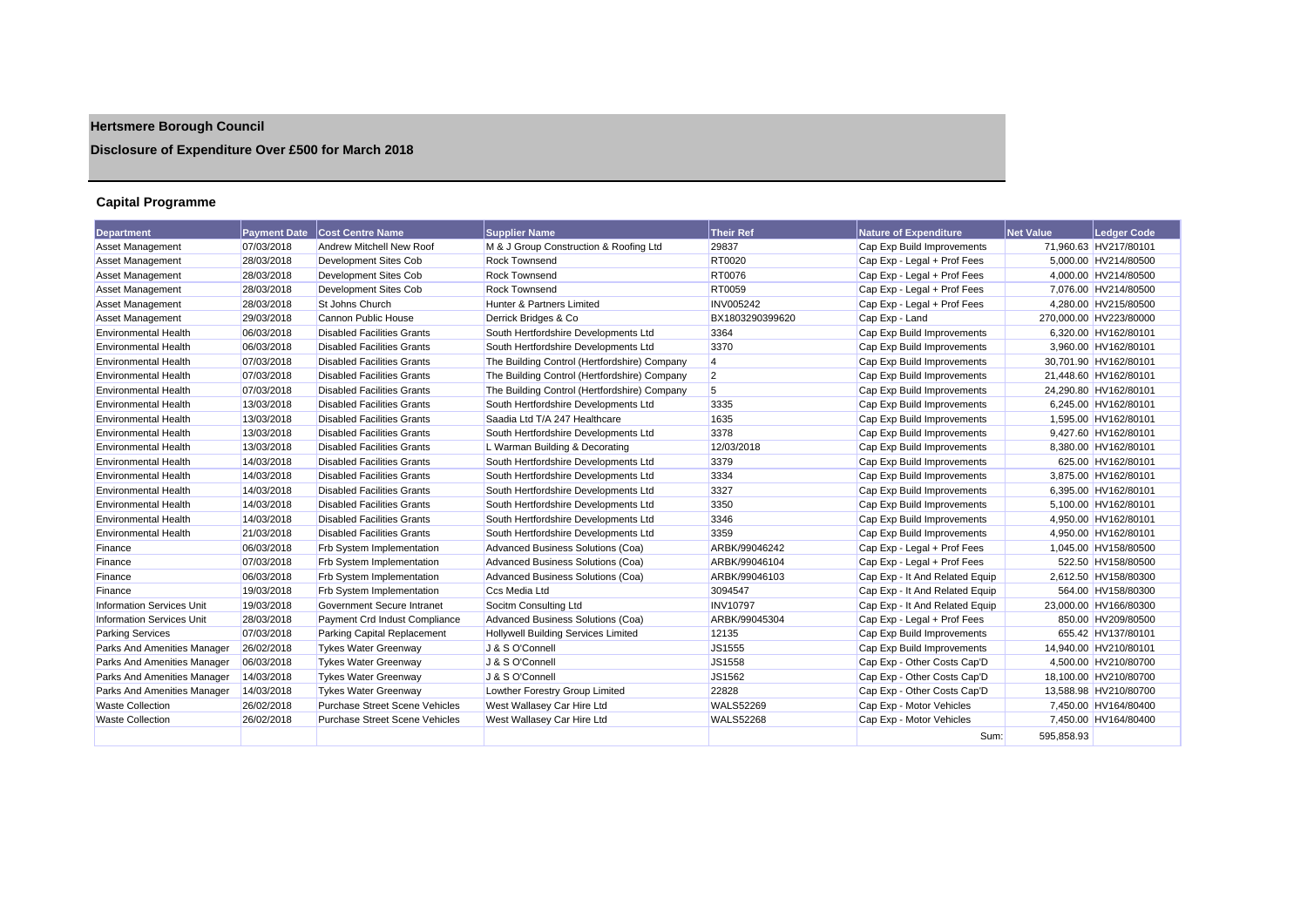## **Hertsmere Borough Council**

## **Disclosure of Expenditure Over £500 for March 2018**

#### **Revenue**

| <b>Department</b>       | <b>Payment Date</b> | <b>Cost Centre Name</b>          | <b>Supplier Name</b>                        | <b>Their Ref</b>  | <b>Nature of Expenditure</b> | <b>Net Value</b> | <b>Ledger Code</b>    |
|-------------------------|---------------------|----------------------------------|---------------------------------------------|-------------------|------------------------------|------------------|-----------------------|
| Asset Management        | 28/02/2018          | <b>Asset Management</b>          | Macdonald & Company                         | SI-00003315       | Salaries - Agency            |                  | 1,875.57 HB270/01004  |
| <b>Asset Management</b> | 28/02/2018          | Asset Management                 | <b>Hays Specialist Recruitment Limited</b>  | 1008347878        | Salaries - Agency            |                  | 752.79 HB270/01004    |
| Asset Management        | 28/02/2018          | Garages                          | <b>Expert Property Group</b>                | INV-002988        | <b>Building Repairs</b>      |                  | 1,095.00 HK110/02001  |
| Asset Management        | 28/02/2018          | <b>Building Maintenance Prog</b> | Mr Gates Group                              | <b>INV-1281</b>   | <b>Building Repairs</b>      |                  | 11,341.20 HD201/02001 |
| <b>Asset Management</b> | 28/02/2018          | <b>Meadow Road Depot</b>         | <b>Expert Property Group</b>                | INV-002952        | <b>Building Repairs</b>      |                  | 6.854.45 HG560/02001  |
| <b>Asset Management</b> | 28/02/2018          | <b>Civic Offices</b>             | Npower Ltd                                  | LGU6VH7N          | Electricity                  |                  | 9,566.79 HN700/02102  |
| <b>Asset Management</b> | 28/02/2018          | <b>Asset Management</b>          | The Oyster Partnership Ltd                  | 1027695           | Salaries - Agency            |                  | 2,209.75 HB270/01004  |
| Asset Management        | 28/02/2018          | <b>Asset Management</b>          | The Oyster Partnership Ltd                  | 1028004           | Salaries - Agency            |                  | 1,537.50 HB270/01004  |
| <b>Asset Management</b> | 07/03/2018          | Garages                          | <b>Expert Property Group</b>                | <b>INV-003044</b> | <b>Building Repairs</b>      |                  | 1,025.68 HK110/02001  |
| <b>Asset Management</b> | 07/03/2018          | <b>Building Maintenance Prog</b> | <b>Blake Contractors Limited</b>            | 62722             | <b>Building Repairs</b>      |                  | 610.00 HD201/02001    |
| <b>Asset Management</b> | 07/03/2018          | Garages                          | <b>Expert Property Group</b>                | INV-003043        | <b>Building Repairs</b>      |                  | 990.00 HK110/02001    |
| <b>Asset Management</b> | 07/03/2018          | <b>Civic Offices</b>             | The Fresh-Ground Coffee Service             | 339783            | <b>Service Contracts</b>     |                  | 1.047.02 HN700/02028  |
| <b>Asset Management</b> | 07/03/2018          | <b>Civic Offices</b>             | The Fresh-Ground Coffee Service             | 339782            | <b>Service Contracts</b>     |                  | 1,291.55 HN700/02028  |
| Asset Management        | 07/03/2018          | <b>Asset Management</b>          | The Oyster Partnership Ltd                  | 1028686           | Salaries - Agency            |                  | 2,000.00 HB270/01004  |
| <b>Asset Management</b> | 07/03/2018          | Asset Management                 | The Oyster Partnership Ltd                  | 1028335           | Salaries - Agency            |                  | 1,462.50 HB270/01004  |
| <b>Asset Management</b> | 07/03/2018          | <b>Asset Management</b>          | Macdonald & Company                         | SI-00003454       | Salaries - Agency            |                  | 1.922.70 HB270/01004  |
| <b>Asset Management</b> | 07/03/2018          | <b>Civic Offices</b>             | <b>Cleantec Services Ltd</b>                | 45467             | <b>Contract Cleaning</b>     |                  | 6,203.15 HN700/02603  |
| Asset Management        | 07/03/2018          | <b>Commercial Properties</b>     | <b>Fleurets Limited</b>                     | LN1155            | <b>Consultants Fees</b>      |                  | 1,500.00 HG521/05600  |
| <b>Asset Management</b> | 07/03/2018          | <b>Asset Management</b>          | Hays Specialist Recruitment Limited         | 1008366013        | Salaries - Agency            |                  | 698.24 HB270/01004    |
| <b>Asset Management</b> | 13/03/2018          | <b>Wyllyotts Art Centre</b>      | <b>Hertsmere Leisure</b>                    | OP/1037023        | Electricity                  |                  | 2,510.74 HD100/02102  |
| <b>Asset Management</b> | 13/03/2018          | <b>Furzefield Centre Pool</b>    | <b>Hertsmere Leisure</b>                    | OP/1037025        | <b>Service Contracts</b>     |                  | 2,510.64 HD202/02028  |
| Asset Management        | 14/03/2018          | <b>Civic Offices</b>             | Piggotts Flags & Branding Ltd               | SIN180323PFB866   | <b>Building Repairs</b>      |                  | 608.40 HN700/02001    |
| <b>Asset Management</b> | 14/03/2018          | <b>Civic Offices</b>             | Total Gas & Power Limited                   | 166486468/18      | Gas                          |                  | 2,252.53 HN700/02101  |
| Asset Management        | 14/03/2018          | Properties Let To Housing        | <b>Expert Property Group</b>                | INV-003126        | <b>Building Repairs</b>      |                  | 997.50 HK158/02001    |
| <b>Asset Management</b> | 14/03/2018          | <b>Asset Management</b>          | Macdonald & Company                         | SI-00003574       | Salaries - Agency            |                  | 2.112.72 HB270/01004  |
| <b>Asset Management</b> | 14/03/2018          | Asset Management                 | <b>Hays Specialist Recruitment Limited</b>  | 1008392915        | Salaries - Agency            |                  | 720.06 HB270/01004    |
| <b>Asset Management</b> | 14/03/2018          | <b>Civic Offices</b>             | <b>Will'S Gates Ltd</b>                     | 2721              | <b>Building Repairs</b>      |                  | 4,050.00 HN700/02001  |
| <b>Asset Management</b> | 14/03/2018          | <b>Civic Offices</b>             | <b>Will'S Gates Ltd</b>                     | 2730              | <b>Building Repairs</b>      |                  | 8,346.00 HN700/02001  |
| <b>Asset Management</b> | 14/03/2018          | <b>Asset Management</b>          | The Oyster Partnership Ltd                  | 1029024           | Salaries - Agency            |                  | 2.116.00 HB270/01004  |
| <b>Asset Management</b> | 14/03/2018          | Bushey Museum - Rudolph Rd       | Total Gas & Power Limited                   | 166607160/18      | Gas                          |                  | 1.793.09 HD121/02101  |
| <b>Asset Management</b> | 14/03/2018          | Garages                          | <b>Expert Property Group</b>                | INV-003045        | <b>Building Repairs</b>      |                  | 782.25 HK110/02001    |
| Asset Management        | 14/03/2018          | <b>Civic Offices</b>             | <b>Eco Control Systems Limited</b>          | 8552              | <b>General Repairs</b>       |                  | 500.00 HN700/02009    |
| <b>Asset Management</b> | 14/03/2018          | <b>Civic Offices</b>             | Npower Ltd                                  | LGU65YWV          | Electricity                  |                  | 8.819.77 HN700/02102  |
| Asset Management        | 21/03/2018          | <b>Building Maintenance Prog</b> | Cardiaid                                    | 10293             | Equip + Furn Funded By Rev   |                  | 909.00 HD201/04001    |
| Asset Management        | 21/03/2018          | <b>Civic Offices</b>             | <b>Blake Contractors Limited</b>            | 63198             | <b>Building Repairs</b>      |                  | 1,420.00 HN700/02001  |
| <b>Asset Management</b> | 21/03/2018          | Asset Management                 | <b>Hays Specialist Recruitment Limited</b>  | 1008408955        | Salaries - Agency            |                  | 715.15 HB270/01004    |
| <b>Asset Management</b> | 21/03/2018          | <b>Asset Management</b>          | Macdonald & Company                         | SI-00003698       | Salaries - Agency            |                  | 4,271.98 HB270/01004  |
| <b>Asset Management</b> | 21/03/2018          | <b>Civic Offices</b>             | Airedale International Air Conditioning Ltd | 10142296          | <b>General Repairs</b>       |                  | 888.25 HN700/02009    |
| Asset Management        | 21/03/2018          | <b>Commercial Properties</b>     | <b>Cleantec Services Ltd</b>                | 45709             | <b>Building Repairs</b>      |                  | 2.548.50 HG521/02001  |
| Asset Management        | 21/03/2018          | Properties Let To Housing        | <b>Cleantec Services Ltd</b>                | 45713             | <b>Building Repairs</b>      |                  | 544.50 HK158/02001    |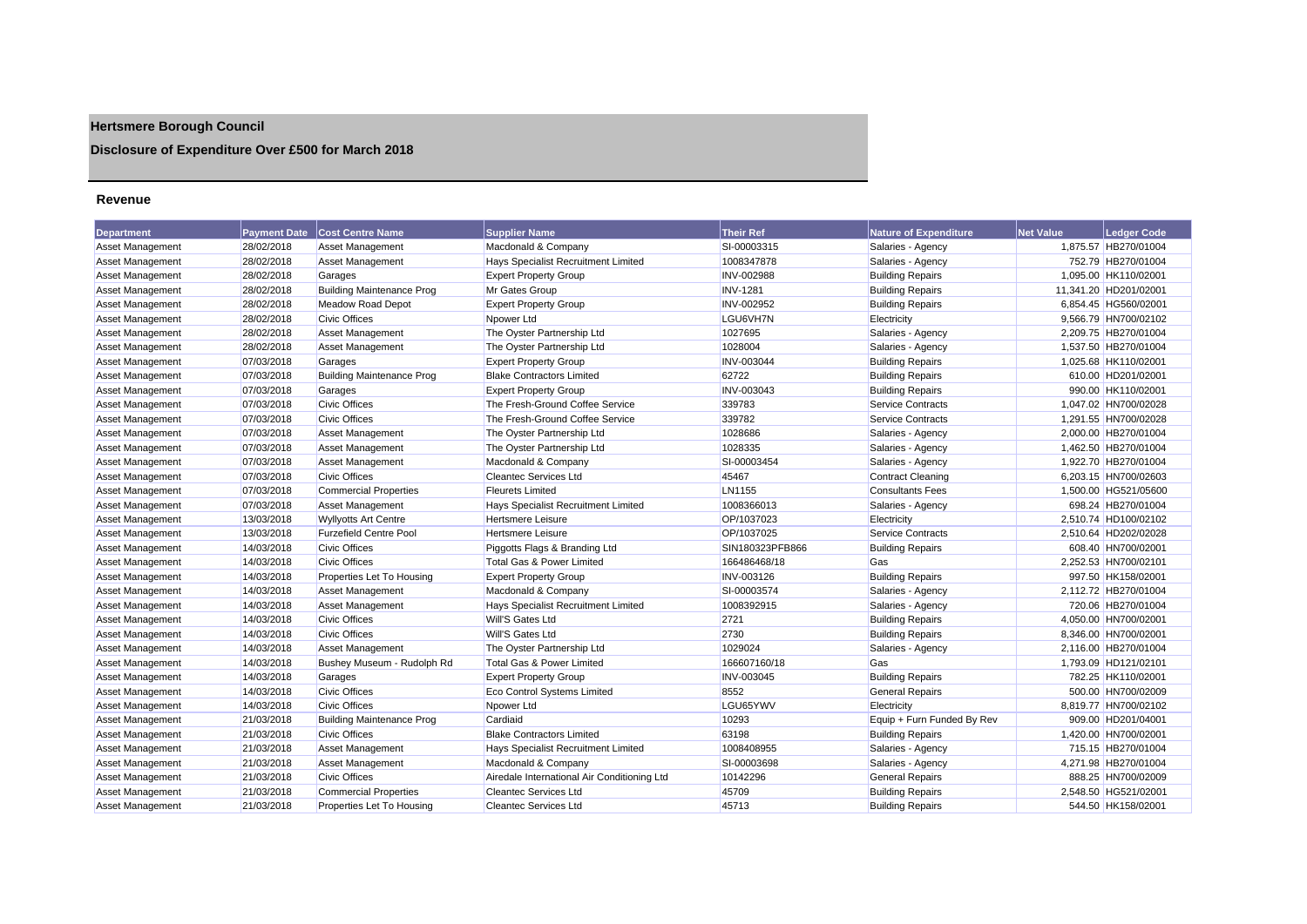| <b>Asset Management</b>         | 28/03/2018 | <b>Asset Management</b>             | Hays Specialist Recruitment Limited           | 1008436324         | Salaries - Agency                | 752.79 HB270/01004    |
|---------------------------------|------------|-------------------------------------|-----------------------------------------------|--------------------|----------------------------------|-----------------------|
| <b>Asset Management</b>         | 28/03/2018 | <b>Commercial Properties</b>        | Royal Haskoning Dhv Uk Limited                | 1062204            | <b>Consultants Fees</b>          | 9,782.00 HG521/05600  |
| Asset Management                | 28/03/2018 | <b>Commercial Properties</b>        | Royal Haskoning Dhv Uk Limited                | 1062420            | <b>Consultants Fees</b>          | 13,700.00 HG521/05600 |
| <b>Asset Management</b>         | 28/03/2018 | <b>Asset Management</b>             | The Oyster Partnership Ltd                    | 1029361            | Salaries - Agency                | 1,716.75 HB270/01004  |
| <b>Benefits</b>                 | 26/02/2018 | <b>Benefits</b>                     | Victoria Solutions Limited T/A Victoria Forms | 1205               | Software Licences                | 3,722.85 HN170/04555  |
| <b>Benefits</b>                 | 26/02/2018 | <b>Benefits</b>                     | Badenoch & Clark                              | EV7207/00          | Salaries - Agency                | 884.00 HN170/01004    |
| <b>Benefits</b>                 | 26/02/2018 | <b>Benefits</b>                     | Airey Consultancy Services Limited            | F02005             | <b>Consultants Fees</b>          | 650.00 HN170/05600    |
| <b>Benefits</b>                 | 06/03/2018 | <b>Benefits</b>                     | Badenoch & Clark                              | EQ1534/00          | Salaries - Agency                | 771.00 HN170/01004    |
| <b>Benefits</b>                 | 06/03/2018 | <b>Benefits</b>                     | Badenoch & Clark                              | EX1846/00          | Salaries - Agency                | 1,170.00 HN170/01004  |
| <b>Benefits</b>                 | 06/03/2018 | <b>Benefits</b>                     | Badenoch & Clark                              | EW8616/00          | Salaries - Agency                | 925.20 HN170/01004    |
| <b>Benefits</b>                 | 06/03/2018 | <b>Benefits</b>                     | Badenoch & Clark                              | EW/8773/00         | Salaries - Agency                | 925.20 HN170/01004    |
| <b>Benefits</b>                 | 07/03/2018 | <b>Benefits</b>                     | Badenoch & Clark                              | EY2529/00          | Salaries - Agency                | 1,080.00 HN170/01004  |
| <b>Benefits</b>                 | 07/03/2018 | <b>Benefits</b>                     | Badenoch & Clark                              | EY2528/00          | Salaries - Agency                | 815.98 HN170/01004    |
| <b>Benefits</b>                 | 07/03/2018 | <b>Benefits</b>                     | Morgan Hunt Uk Limited                        | 1031946            | Salaries - Agency                | 972.00 HN170/01004    |
| <b>Benefits</b>                 | 08/03/2018 | <b>Benefits Administration</b>      | Hm Courts And Tribunal Service(Accounts Only) | 278338             | Legal Fees - External            | 840.00 HB630/04415    |
| <b>Benefits</b>                 | 14/03/2018 | <b>Benefits</b>                     | Badenoch & Clark                              | EZ2313/00          | Salaries - Agency                | 936.00 HN170/01004    |
| <b>Benefits</b>                 | 14/03/2018 | <b>Benefits</b>                     | Badenoch & Clark                              | EZ2312/00          | Salaries - Agency                | 695.50 HN170/01004    |
| <b>Benefits</b>                 | 14/03/2018 | <b>Benefits</b>                     | Badenoch & Clark                              | EZ2394/00          | Salaries - Agency                | 1,080.00 HN170/01004  |
| <b>Benefits</b>                 | 14/03/2018 | <b>Benefits</b>                     | Morgan Hunt Uk Limited                        | 1033321            | Salaries - Agency                | 972.00 HN170/01004    |
| <b>Benefits</b>                 | 14/03/2018 | <b>Benefits</b>                     | Badenoch & Clark                              | EZ2393/00          | Salaries - Agency                | 925.20 HN170/01004    |
| Benefits                        | 22/03/2018 | <b>Benefits</b>                     | Morgan Hunt Uk Limited                        | 1036267            | Salaries - Agency                | 972.00 HN170/01004    |
| <b>Benefits</b>                 | 28/03/2018 | <b>Benefits</b>                     | Badenoch & Clark                              | FB6005/00          | Salaries - Agency                | 1,080.00 HN170/01004  |
| <b>Benefits</b>                 | 28/03/2018 | <b>Benefits</b>                     | Badenoch & Clark                              | FB5925/00          | Salaries - Agency                | 936.00 HN170/01004    |
| <b>Benefits</b>                 | 28/03/2018 | <b>Benefits</b>                     | Badenoch & Clark                              | FB6004/00          | Salaries - Agency                | 925.20 HN170/01004    |
| <b>Benefits</b>                 | 28/03/2018 | <b>Benefits</b>                     | Badenoch & Clark                              | FA3009/00          | Salaries - Agency                | 925.20 HN170/01004    |
| <b>Benefits</b>                 | 28/03/2018 | <b>Benefits</b>                     | Morgan Hunt Uk Limited                        | 1037920            | Salaries - Agency                | 972.00 HN170/01004    |
| <b>Benefits</b>                 | 28/03/2018 | <b>Benefits</b>                     | Morgan Hunt Uk Limited                        | 1034761            | Salaries - Agency                | 972.00 HN170/01004    |
| <b>Benefits</b>                 | 28/03/2018 | <b>Benefits</b>                     | Civica                                        | C/BN162369         | Software Licences                | 653.24 HN170/04555    |
| <b>Corporate Communications</b> | 13/03/2018 | <b>Corporate Communications</b>     | Nomad Graphique                               | <b>NOM7754</b>     | Printing                         | 1,310.00 HB250/04311  |
| <b>Corporate Communications</b> | 27/03/2018 | Corporate Communications            | D2d Distribution Ltd                          | 002408             | <b>Hertsmere News Delivery</b>   | 2,310.00 HB250/04511  |
| <b>Corporate Communications</b> | 28/03/2018 | <b>Corporate Communications</b>     | Information Commissioner'S Office             | ZA246130           | Software Licences                | 500.00 HB250/04555    |
| Corporate Management            | 07/03/2018 | Corporate Management                | <b>Allpay Ltd</b>                             | 0000522958         | <b>Bank Charges</b>              | 600.73 HB220/04404    |
| Corporate Management            | 21/03/2018 | Corporate Management                | <b>Barclays Bank</b>                          | 911196             | <b>Bank Charges</b>              | 4,995.30 HB220/04404  |
| Corporate Management            | 22/03/2018 | Corporate Management                | <b>Barclays Bank</b>                          | 009185320218       | <b>Bank Charges</b>              | 1,246.78 HB220/04404  |
| Corporate Support               | 26/02/2018 | <b>Community Safety</b>             | Hertsmere Volunteer Police Cadets (Hvpc)      | 60                 | Miscellaneous Expenses           | 500.00 HE500/04940    |
| Corporate Support               | 07/03/2018 | <b>Community Safety</b>             | Hertsmere Volunteer Police Cadets (Hvpc)      | 61                 | Miscellaneous Expenses           | 500.00 HE500/04940    |
| Corporate Support               | 07/03/2018 | Partnerships & Com Engagement       | <b>Rpt Consulting Limited</b>                 | NR 0412            | <b>Consultants Fees</b>          | 5,000.00 HD600/05600  |
| Corporate Support               | 06/03/2018 | Assistance To Vol Organisation      | Mr M Rollins T/A R Rollins Graphic Design     | <b>EBM1803</b>     | <b>Grants - Voluntary Bodies</b> | 1,683.60 HD110/04701  |
| Corporate Support               | 27/03/2018 | <b>Community Safety Partnership</b> | Intrinsique Ltd                               | HERTSMERE001       | Miscellaneous Expenses           | 2,200.00 HE300/04940  |
| <b>Customer Services</b>        | 06/03/2018 | Civic Office Keepers                | Proforce 1 Security Ltd                       | PF1819             | <b>Contractors Payments</b>      | 1,947.12 HO300/05601  |
| <b>Democratic Services Unit</b> | 28/02/2018 | <b>Civic Expenses</b>               | Nelken Jewellers                              | 270091             | Civic Regalia R/M                | 779.17 HB150/04950    |
| Democratic Services Unit        | 28/02/2018 | <b>Civic Expenses</b>               | Nelken Jewellers                              | 270092             | Civic Regalia R/M                | 806.66 HB150/04950    |
| <b>Democratic Services Unit</b> | 07/03/2018 | <b>Civic Dinner</b>                 | <b>Pink Soul Pictures Ltd</b>                 | <b>INV 14.2.18</b> | Performers Fees - Bands          | 2,125.00 HB151/04408  |
| <b>Democratic Services Unit</b> | 06/03/2018 | <b>Legal Business Unit</b>          | Brook Street (Uk) Ltd                         | 30899403           | Salaries - Agency                | 618.48 HN300/01004    |
| Democratic Services Unit        | 07/03/2018 | <b>Civic Dinner</b>                 | Scott Baker                                   | 24032018SB         | Performers Fees - Bands          | 750.00 HB151/04408    |
| Democratic Services Unit        | 07/03/2018 | <b>Civic Dinner</b>                 | <b>Julie Coates</b>                           | 24032018JC         | Performers Fees - Bands          | 750.00 HB151/04408    |
| Democratic Services Unit        | 08/03/2018 | <b>Democratic Services</b>          | South West Councils                           | 0000064962         | <b>Training External</b>         | 1,035.00 HN310/01403  |
| <b>Democratic Services Unit</b> | 13/03/2018 | <b>Legal Business Unit</b>          | Trowers & Hamlins Llp                         | 2533390            | Solicitor Agency Fee             | 7,500.00 HN300/04437  |
| <b>Democratic Services Unit</b> | 20/03/2018 | <b>Legal Business Unit</b>          | Brook Street (Uk) Ltd                         | 30935619           | Salaries - Agency                | 618.48 HN300/01004    |
|                                 |            |                                     |                                               |                    |                                  |                       |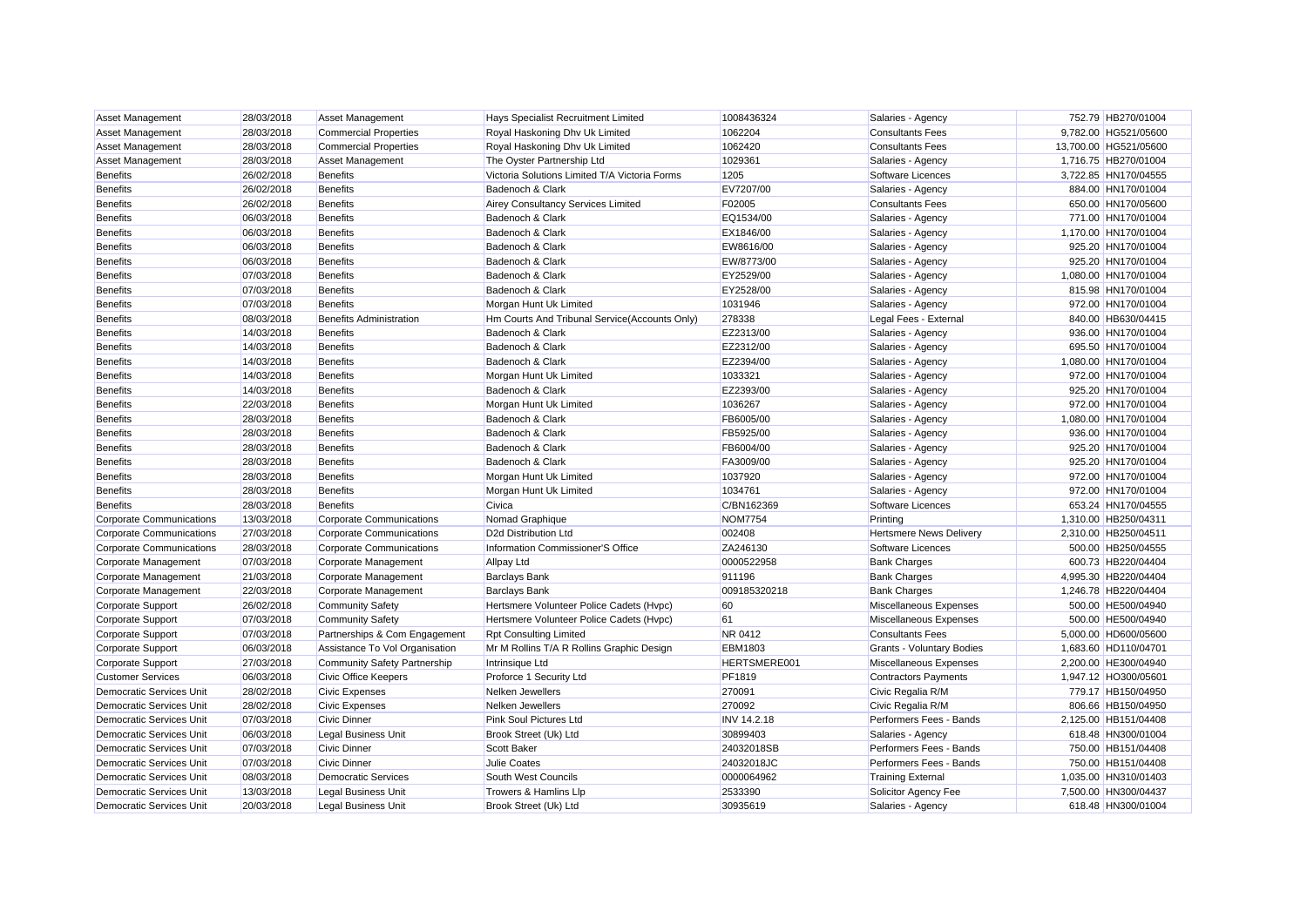| <b>Democratic Services Unit</b> | 20/03/2018 | <b>Democratic Services</b>          | Tate C/O Carlislestaffing Plc              | 809477            | Salaries - Agency               | 518.40 HN310/01004    |  |
|---------------------------------|------------|-------------------------------------|--------------------------------------------|-------------------|---------------------------------|-----------------------|--|
| Democratic Services Unit        | 21/03/2018 | <b>Democratic Services</b>          | Modern Mindset Ltd                         | 2018030           | Internal Training + Recruit     | 650.00 HN310/01402    |  |
| <b>Democratic Services Unit</b> | 27/03/2018 | <b>Civic Dinner</b>                 | Main Event Productions Ltd                 | 118/526           | Performers Fees - Bands         | 2,885.00 HB151/04408  |  |
| Democratic Services Unit        | 28/03/2018 | <b>Civic Dinner</b>                 | Pink Soul Pictures Ltd                     | 220318            | Performers Fees - Bands         | 1,625.00 HB151/04408  |  |
| <b>Development Control</b>      | 28/03/2018 | Development Management              | Randstad Cpe Limited                       | <b>PINF959334</b> | Salaries - Agency               | 727.10 HG200/01004    |  |
| <b>Development Control</b>      | 28/02/2018 | Development Management              | Opinion Research Services Ltd              | 229.17.18         | <b>Consultants Fees</b>         | 3,239.77 HG200/05600  |  |
| <b>Development Control</b>      | 28/02/2018 | Development Management              | Randstad Cpe Limited                       | PINF1231750       | Salaries - Agency               | 625.59 HG200/01004    |  |
| Development Control             | 28/02/2018 | Development Management              | Randstad Cpe Limited                       | PINF1227243       | Salaries - Agency               | 1,222.21 HG200/01004  |  |
| <b>Development Control</b>      | 28/02/2018 | Development Management              | Randstad Cpe Limited                       | PINF1231423       | Salaries - Agency               | 1,108.22 HG200/01004  |  |
| <b>Development Control</b>      | 28/02/2018 | Development Management              | Hertfordshire County Council               | 1802254005        | Subscriptions - Other           | 2,500.00 HG200/04707  |  |
| Development Control             | 28/02/2018 | Development Management              | <b>Hertfordshire County Council</b>        | 1802254004        | Subscriptions - Other           | 3,312.00 HG200/04707  |  |
| Development Control             | 28/02/2018 | Development Management              | Hertfordshire County Council               | 1802254003        | Subscriptions - Other           | 11,669.90 HG200/04707 |  |
| <b>Development Control</b>      | 07/03/2018 | Development Management              | Randstad Cpe Limited                       | PINF1218319       | Salaries - Agency               | 837.54 HG200/01004    |  |
| <b>Development Control</b>      | 07/03/2018 | Development Management              | Randstad Cpe Limited                       | PINF1218316       | Salaries - Agency               | 1,202.55 HG200/01004  |  |
| Development Control             | 07/03/2018 | Economic Development                | Watford & West Herts Chamber Of Commerce   | <b>INV-16928</b>  | Core Funding                    | 1.350.00 HG500/04709  |  |
| <b>Development Control</b>      | 13/03/2018 | Development Management              | Randstad Cpe Limited                       | PINF-1240975      | Salaries - Agency               | 1,213.88 HG200/01004  |  |
| Development Control             | 13/03/2018 | Development Management              | Randstad Cpe Limited                       | PINF1240586       | Salaries - Agency               | 790.56 HG200/01004    |  |
| Development Control             | 13/03/2018 | Development Management              | <b>Crisp Documents Limited</b>             | 35406             | Scanning                        | 7,510.86 HG200/04320  |  |
| Development Control             | 14/03/2018 | Development Management              | William Lawrence Advertising Ltd           | 41564             | Advertising                     | 2,936.38 HG200/04901  |  |
| Development Control             | 13/03/2018 | Development Management              | <b>Crisp Documents Limited</b>             | 35430             | Scanning                        | 12,628.55 HG200/04320 |  |
| <b>Development Control</b>      | 13/03/2018 | Development Management              | Randstad Cpe Limited                       | PINF1237073       | Salaries - Agency               | 735.93 HG200/01004    |  |
| <b>Development Control</b>      | 13/03/2018 | Development Management              | Randstad Cpe Limited                       | PINF1237030       | Salaries - Agency               | 662.53 HG200/01004    |  |
| <b>Development Control</b>      | 14/03/2018 | Development Management              | Hertfordshire County Council               | 1860003644        | <b>Employers Super Salaries</b> | 878.96 HG200/01020    |  |
| <b>Development Control</b>      | 22/03/2018 | Development Management              | Randstad Cpe Limited                       | PINF1245866       | Salaries - Agency               | 1,008.23 HG200/01004  |  |
| <b>Development Control</b>      | 22/03/2018 | Development Management              | Randstad Cpe Limited                       | PINF1246156       | Salaries - Agency               | 851.58 HG200/01004    |  |
| <b>Development Control</b>      | 27/03/2018 | Development Management              | Place Services (Essex County Council)      | 1010682913        | <b>Training External</b>        | 800.00 HG200/01403    |  |
| Development Control             | 27/03/2018 | Development Management              | Randstad Cpe Limited                       | PINF1251919       | Salaries - Agency               | 958.24 HG200/01004    |  |
| <b>Development Control</b>      | 28/03/2018 | Development Management              | Randstad Cpe Limited                       | PINF1250615       | Salaries - Agency               | 1,194.21 HG200/01004  |  |
| <b>Development Control</b>      | 28/03/2018 | Development Management              | Penna                                      | 567550            | <b>Recruitment Advertising</b>  | 7,166.66 HG200/01501  |  |
| <b>Development Control</b>      | 28/03/2018 | Economic Development                | Ccs Media Ltd                              | 3099320           | Equip + Furn Funded By Rev      | 566.78 HG500/04001    |  |
| <b>Development Control</b>      | 28/03/2018 | Economic Development                | Ccs Media Ltd                              | 3098996           | Equip + Furn Funded By Rev      | 1,700.34 HG500/04001  |  |
| <b>Drainage Services</b>        | 26/02/2018 | <b>Engineering Services Unit</b>    | <b>Go Plant Ltd</b>                        | 0000804670        | Vehicle Maintenance + Repairs   | 1,135.29 HE620/03001  |  |
| <b>Drainage Services</b>        | 26/02/2018 | <b>Engineering Services Unit</b>    | Brian Nixon Ltd                            | 0002082           | Vehicle Maintenance + Repairs   | 4,630.00 HE620/03001  |  |
| <b>Drainage Services</b>        | 06/03/2018 | Land Drainage Maintenance           | Stag Tool Hire                             | I/49314           | <b>Contractors Payments</b>     | 1.218.00 HE600/05601  |  |
| <b>Drainage Services</b>        | 06/03/2018 | <b>Engineering Services Unit</b>    | Stag Tool Hire                             | I/49313           | Repairs + Renewals              | 526.97 HE620/04002    |  |
| <b>Drainage Services</b>        | 07/03/2018 | <b>Drainage Consultancy</b>         | <b>Euro Environmental Contracts Ltd</b>    | 0000063103        | <b>Contractors Payments</b>     | 800.00 HE640/05601    |  |
| <b>Drainage Services</b>        | 07/03/2018 | <b>Engineering Services Unit</b>    | <b>Go Plant Ltd</b>                        | 0000812236        | Vehicle Maintenance + Repairs   | 1,135.29 HE620/03001  |  |
| <b>Drainage Services</b>        | 06/03/2018 | Land Drainage Maintenance           | Wolseley Uk Limited                        | 48804883          | <b>Contractors Payments</b>     | 566.72 HE600/05601    |  |
| <b>Drainage Services</b>        | 21/03/2018 | <b>Drainage Consultancy</b>         | Carbon 60                                  | 541112            | <b>Contractors Payments</b>     | 584.63 HE640/05601    |  |
| <b>Drainage Services</b>        | 21/03/2018 | <b>Drainage Consultancy</b>         | Carbon 60                                  | 542240            | <b>Contractors Payments</b>     | 584.63 HE640/05601    |  |
| <b>Drainage Services</b>        | 21/03/2018 | <b>Drainage Consultancy</b>         | Carbon 60                                  | 544380            | <b>Contractors Payments</b>     | 577.57 HE640/05601    |  |
| <b>Drainage Services</b>        | 22/03/2018 | <b>Drainage Consultancy</b>         | Company Barclaycard                        | FEBRUARY2018      | <b>Contractors Payments</b>     | 861.93 HE640/05601    |  |
| Elections                       | 28/02/2018 | <b>Electoral Registration Costs</b> | Halarose Ltd                               | 10839             | Software Licences               | 1,500.00 HB810/04555  |  |
| <b>Environmental Health</b>     | 28/02/2018 | <b>Environmental Health</b>         | Brook Street (Uk) Ltd                      | 30899406          | Salaries - Agency               | 597.50 HF700/01004    |  |
| <b>Environmental Health</b>     | 07/03/2018 | <b>Food Contamination</b>           | <b>Enviroquard Ltd</b>                     | 5/1718            | <b>Contractors Payments</b>     | 630.00 HE863/05601    |  |
| <b>Environmental Health</b>     | 07/03/2018 | <b>Environmental Health</b>         | Spring Technology Staffing Services (Stss) | EY1275/00         | Salaries - Agency               | 708.98 HF700/01004    |  |
| <b>Environmental Health</b>     | 13/03/2018 | <b>Environmental Health</b>         | Idox Software Ltd                          | 109841            | Repairs + Renewals              | 2,123.72 HF700/04002  |  |
| <b>Environmental Health</b>     | 13/03/2018 | <b>Environmental Health</b>         | Brook Street (Uk) Ltd                      | 30923532          | Salaries - Agency               | 540.14 HF700/01004    |  |
| <b>Environmental Health</b>     | 13/03/2018 | <b>Environmental Health</b>         | Brook Street (Uk) Ltd                      | 30923529          | Salaries - Agency               | 574.78 HF700/01004    |  |
|                                 |            |                                     |                                            |                   |                                 |                       |  |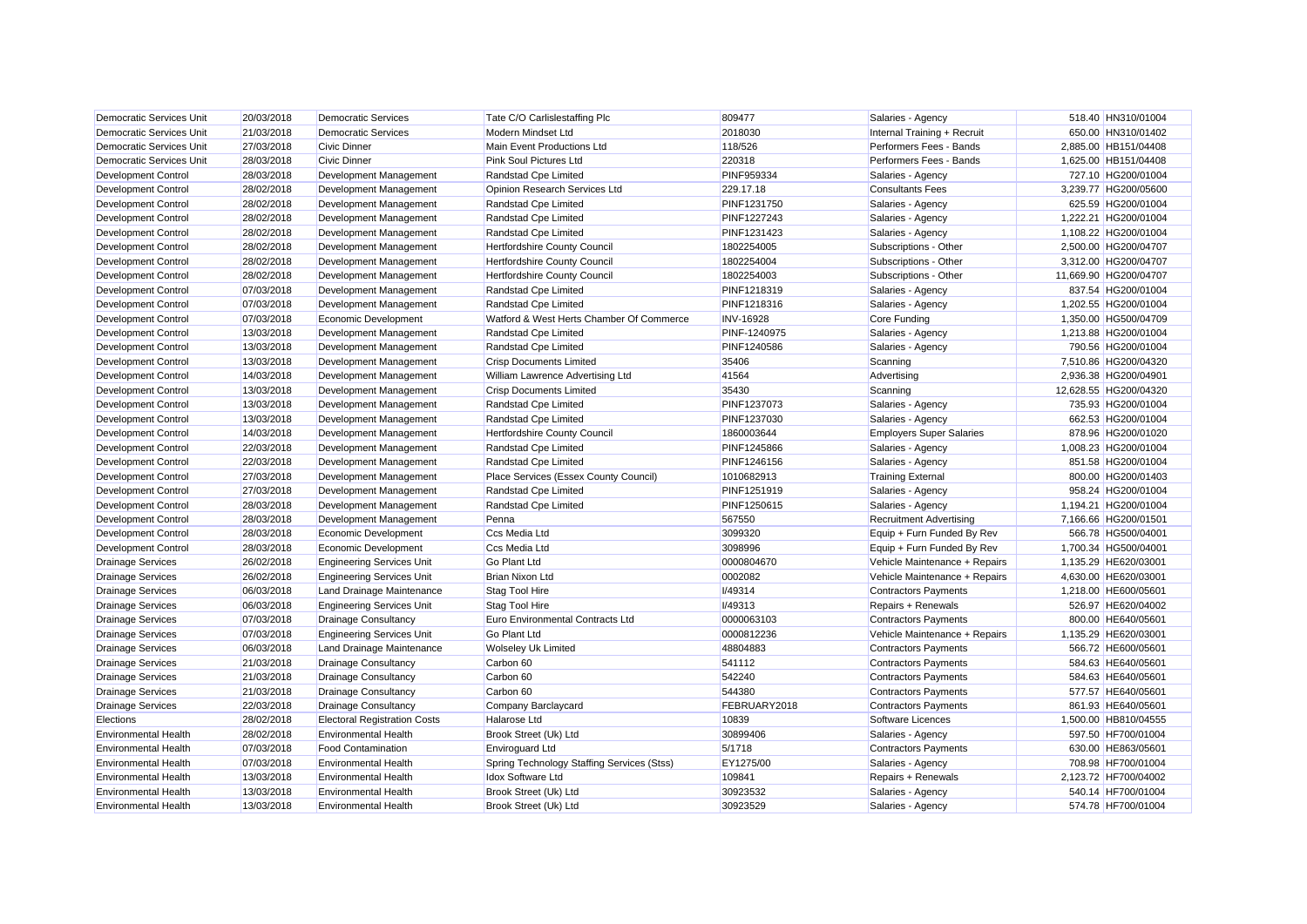| <b>Environmental Health</b>  | 13/03/2018 | Vehicle Licencing              | William Lawrence Advertising Ltd             | 41566           | Miscellaneous Expenses      | 1,496.19 HE800/04940  |
|------------------------------|------------|--------------------------------|----------------------------------------------|-----------------|-----------------------------|-----------------------|
| <b>Environmental Health</b>  | 13/03/2018 | <b>Environmental Health</b>    | Ccs Media Ltd                                | 3080388/3082571 | Equip + Furn Funded By Rev  | 2,047.50 HF700/04001  |
| <b>Environmental Health</b>  | 14/03/2018 | <b>Environmental Health</b>    | Spring Technology Staffing Services (Stss)   | EZ1262/00       | Salaries - Agency           | 799.67 HF700/01004    |
| <b>Environmental Health</b>  | 14/03/2018 | <b>Environmental Health</b>    | Spring Technology Staffing Services (Stss)   | ET5357/00       | Salaries - Agency           | 801.32 HF700/01004    |
| <b>Environmental Health</b>  | 20/03/2018 | <b>Food Contamination</b>      | <b>Enviroquard Ltd</b>                       | 7/1718          | <b>Contractors Payments</b> | 630.00 HE863/05601    |
| <b>Environmental Health</b>  | 27/03/2018 | <b>Environmental Health</b>    | Spring Technology Staffing Services (Stss)   | FA2029/00       | Salaries - Agency           | 829.80 HF700/01004    |
| <b>Environmental Health</b>  | 28/03/2018 | <b>Community Toilet Scheme</b> | Stonegate Pub Company                        | 5754            | Miscellaneous Expenses      | 1,000.00 HE882/04940  |
| <b>Environmental Health</b>  | 28/03/2018 | <b>Community Toilet Scheme</b> | <b>Three Crowns</b>                          | 0029            | Miscellaneous Expenses      | 900.00 HE882/04940    |
| <b>Environmental Health</b>  | 28/03/2018 | <b>Community Toilet Scheme</b> | The Radlett Centre                           | 6398            | Miscellaneous Expenses      | 1,000.00 HE882/04940  |
| <b>Environmental Health</b>  | 28/03/2018 | <b>Community Toilet Scheme</b> | Shenley Parish Council                       | 120318CTS       | Miscellaneous Expenses      | 900.00 HE882/04940    |
| <b>Environmental Health</b>  | 28/03/2018 | Contaminated Land              | Mcdonalds Restaurants Ltd                    | R0001427336     | Miscellaneous Expenses      | 1,000.00 HE862/04940  |
| <b>Environmental Health</b>  | 28/03/2018 | <b>Community Toilet Scheme</b> | <b>Community Hertsmere</b>                   | 2347            | Miscellaneous Expenses      | 800.00 HE882/04940    |
| Finance                      | 26/02/2018 | Accountancy + Financial Servs  | Lg Futures                                   | 60002644        | Subscriptions - Other       | 5,485.00 HN100/04707  |
| Finance                      | 26/02/2018 | Accountancy + Financial Servs  | Randstad Employment Bureau Ltd               | 6691673         | Salaries - Agency           | 1.186.42 HN100/01004  |
| Finance                      | 28/02/2018 | Accountancy + Financial Servs  | Allen Lane                                   | 1124689         | Salaries - Agency           | 2.300.00 HN100/01004  |
| Finance                      | 28/02/2018 | Accountancy + Financial Servs  | <b>Lavat Consulting Limited</b>              | 104996          | Subscriptions - Other       | 1,850.00 HN100/04707  |
| Finance                      | 28/02/2018 | Accountancy + Financial Servs  | <b>Frontier Software Plc</b>                 | SIN150023       | Software Licences           | 500.00 HN100/04555    |
| Finance                      | 07/03/2018 | Accountancy + Financial Servs  | Randstad Employment Bureau Ltd               | 6693944         | Salaries - Agency           | 1,099.82 HN100/01004  |
| Finance                      | 06/03/2018 | Accountancy + Financial Servs  | <b>Frontier Software Plc</b>                 | SIN150105       | Software Licences           | 990.95 HN100/04555    |
| Finance                      | 08/03/2018 | Accountancy + Financial Servs  | Advanced Business Solutions (Coa)            | ARCMIN/99066257 | Software Licences           | 14,902.60 HN100/04555 |
| Finance                      | 13/03/2018 | Accountancy + Financial Servs  | Randstad Employment Bureau Ltd               | 6695816         | Salaries - Agency           | 1,238.38 HN100/01004  |
| Finance                      | 13/03/2018 | Accountancy + Financial Servs  | Advanced Business Solutions (Coa)            | ARIMQ/00001124  | Software Licences           | 1,117.70 HN100/04555  |
| Finance                      | 14/03/2018 | Accountancy + Financial Servs  | Civica Uk Limited                            | C/PY160947      | Software Licences           | 26,000.00 HN100/04555 |
| Finance                      | 19/03/2018 | Accountancy + Financial Servs  | Randstad Employment Bureau Ltd               | 6697619         | Salaries - Agency           | 1,290.34 HN100/01004  |
| Finance                      | 20/03/2018 | Accountancy + Financial Servs  | <b>Bdo Llp</b>                               | 1707798         | Subs/Contributions          | 2,575.00 HN100/04706  |
| Finance                      | 21/03/2018 | Accountancy + Financial Servs  | Allen Lane                                   | 1126198         | Salaries - Agency           | 1,840.00 HN100/01004  |
| Finance                      | 21/03/2018 | Accountancy + Financial Servs  | Allen Lane                                   | 1125590         | Salaries - Agency           | 1,840.00 HN100/01004  |
| Finance                      | 21/03/2018 | Accountancy + Financial Servs  | Allen Lane                                   | 1125125         | Salaries - Agency           | 2,300.00 HN100/01004  |
| Finance                      | 27/03/2018 | Accountancy + Financial Servs  | Randstad Employment Bureau Ltd               | 6699658         | Salaries - Agency           | 1,247.04 HN100/01004  |
| Finance                      | 27/03/2018 | Accountancy + Financial Servs  | Allen Lane                                   | 1126690         | Salaries - Agency           | 2,300.00 HN100/01004  |
| Finance                      | 28/03/2018 | Accountancy + Financial Servs  | <b>Frontier Software Plc</b>                 | SIN150183       | Software Licences           | 11,364.05 HN100/04555 |
| <b>General Expenses</b>      | 26/02/2018 | <b>General Expenses</b>        | East Of England Local Government Association | 1000324         | <b>Consultants Fees</b>     | 3,309.30 HB100/05600  |
| <b>General Expenses</b>      | 07/03/2018 | <b>General Expenses</b>        | Firstcare                                    | 7467            | Medical                     | 833.33 HB100/01414    |
| <b>General Expenses</b>      | 13/03/2018 | <b>General Expenses</b>        | Bhsf Occupational Health Ltd (Nexus)         | 24309           | Occupational Health         | 530.00 HB100/01509    |
| <b>General Expenses</b>      | 14/03/2018 | <b>General Expenses</b>        | Bt Payment Services Ltd                      | 0790239899      | Miscellaneous Expenses      | 837.36 HB100/04940    |
| <b>General Expenses</b>      | 27/03/2018 | <b>General Expenses</b>        | East Of England Local Government Association | 1000471         | <b>Consultants Fees</b>     | 1,650.00 HB100/05600  |
| <b>General Expenses</b>      | 27/03/2018 | <b>General Expenses</b>        | Childcare Vouchers Limited (Edenred)         | IN170028367     | Childcare/Dependents All.   | 2,596.75 HB100/01511  |
| <b>Highway Related Items</b> | 07/03/2018 | <b>Street Name Plates</b>      | Auckland Manufacturing Ltd T/A Pgm Signs     | 17387           | <b>Contractors Payments</b> | 789.51 HH700/05601    |
| Housing                      | 13/03/2018 | <b>Housing Services</b>        | <b>Cornerstone Barristers</b>                | INVJPA196       | Legal Fees - External       | 750.00 HJ100/04415    |
| Housing                      | 28/02/2018 | Homelessness                   | Shiraz Jivray T/A Chester House              | 1105            | Bed + Breakfast             | 6,975.00 HJ700/04725  |
| Housing                      | 28/02/2018 | <b>Homelessness</b>            | Uk Room (London) Ltd                         | JAN002 HERTS 20 | Bed + Breakfast             | 38,135.00 HJ700/04725 |
| Housing                      | 14/03/2018 | Homelessness                   | <b>Grow Management Uk</b>                    | SI00512         | Bed + Breakfast             | 1,565.50 HJ700/04725  |
| Housing                      | 26/02/2018 | <b>Housing Services</b>        | Morgan Hunt Uk Limited                       | 1030417         | Salaries - Agency           | 843.58 HJ100/01004    |
| Housing                      | 28/02/2018 | <b>Housing Services</b>        | Hays Specialist Recruitment Limited          | 1008346565      | Salaries - Agency           | 1,025.70 HJ100/01004  |
| Housing                      | 28/02/2018 | <b>Housing Services</b>        | Prentis                                      | 00032771        | Salaries - Agency           | 800.87 HJ100/01004    |
| Housing                      | 28/02/2018 | <b>Housing Services</b>        | Prentis                                      | 00032772        | Salaries - Agency           | 1,029.22 HJ100/01004  |
| Housing                      | 26/02/2018 | <b>Housing Services</b>        | Morgan Hunt Uk Limited                       | 1030416         | Salaries - Agency           | 972.00 HJ100/01004    |
| Housing                      | 06/03/2018 | <b>Housing Services</b>        | Morgan Hunt Uk Limited                       | 1031947         | Salaries - Agency           | 984.93 HJ100/01004    |
| Housing                      | 06/03/2018 | <b>Housing Services</b>        | Prentis                                      | 00032877        | Salaries - Agency           | 807.71 HJ100/01004    |
|                              |            |                                |                                              |                 |                             |                       |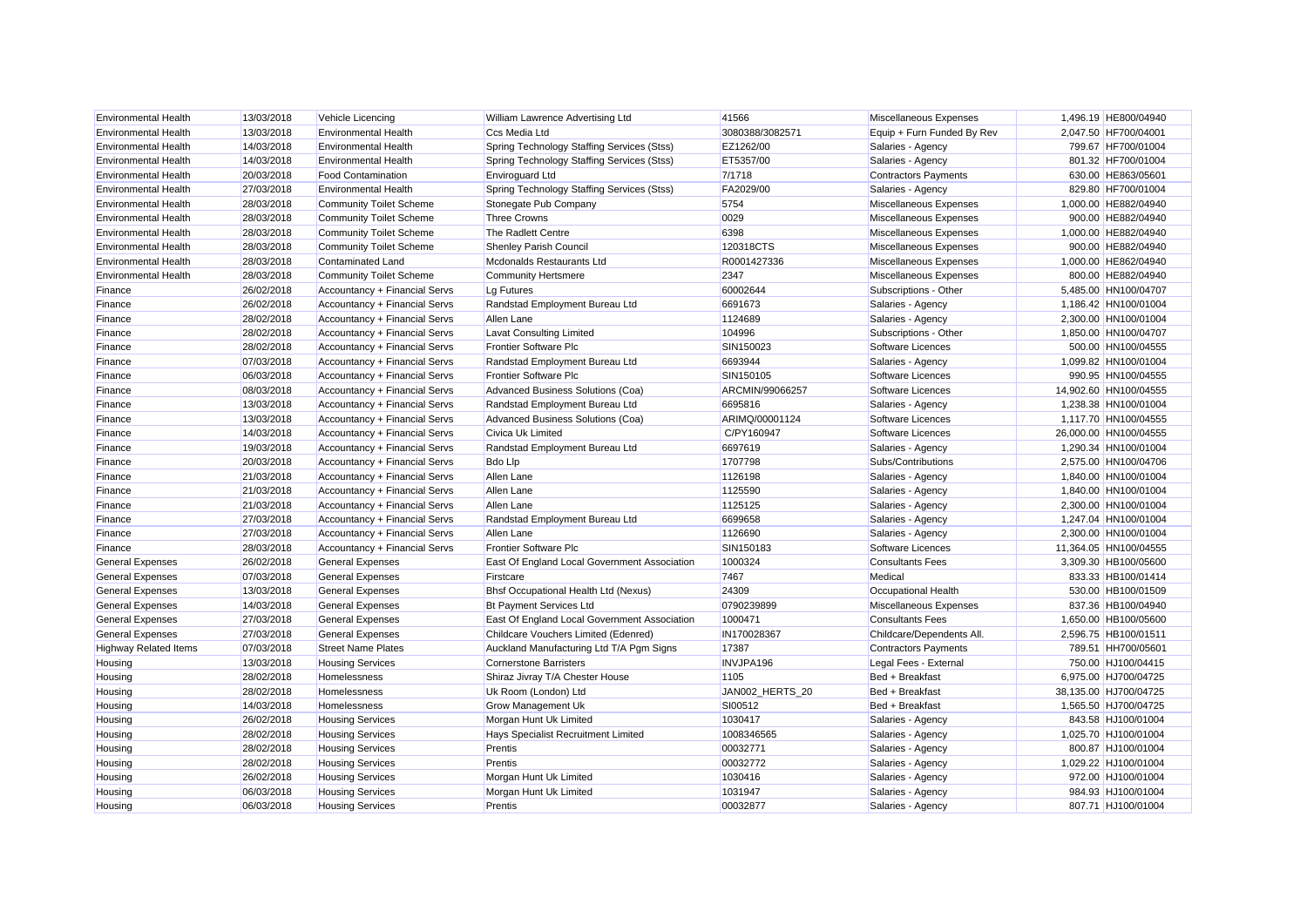| Housing | 06/03/2018 | <b>Housing Services</b>      | Prentis                              | 00032879        | Salaries - Agency           | 801.27 HJ100/01004    |
|---------|------------|------------------------------|--------------------------------------|-----------------|-----------------------------|-----------------------|
| Housing | 14/03/2018 | Homelessness                 | Assetgrove Lettings Ltd              | 97307           | Bed + Breakfast             | 990.00 HJ700/04725    |
| Housing | 14/03/2018 | Homelessness                 | Assetgrove Lettings Ltd              | 97308           | Bed + Breakfast             | 840.00 HJ700/04725    |
| Housing | 19/03/2018 | Homelessness                 | Assetgrove Lettings Ltd              | 97309           | Bed + Breakfast             | 770.00 HJ700/04725    |
| Housing | 14/03/2018 | Homelessness                 | Stef And Philips                     | <b>HBC398</b>   | Bed + Breakfast             | 980.00 HJ700/04725    |
| Housing | 14/03/2018 | Homelessness                 | <b>Stef And Philips</b>              | <b>HBC402</b>   | Bed + Breakfast             | 980.00 HJ700/04725    |
| Housing | 14/03/2018 | <b>Homelessness</b>          | <b>Stef And Philips</b>              | <b>HBC406</b>   | Bed + Breakfast             | 4,025.00 HJ700/04725  |
| Housing | 14/03/2018 | Homelessness                 | <b>Lustreplace Limited</b>           | 77              | Bed + Breakfast             | 1,260.00 HJ700/04725  |
| Housing | 14/03/2018 | Homelessness                 | <b>Stef And Philips</b>              | <b>HBC395</b>   | Bed + Breakfast             | 980.00 HJ700/04725    |
| Housing | 14/03/2018 | Homelessness                 | Lustreplace Limited                  | 78              | Bed + Breakfast             | 1,120.00 HJ700/04725  |
| Housing | 14/03/2018 | Homelessness                 | <b>Stef And Philips</b>              | <b>HBC399</b>   | Bed + Breakfast             | 5,880.00 HJ700/04725  |
| Housing | 14/03/2018 | Homelessness                 | Stef And Philips                     | <b>HBC403</b>   | Bed + Breakfast             | 1,260.00 HJ700/04725  |
| Housing | 14/03/2018 | Homelessness                 | Lustreplace Limited                  | 79              | Bed + Breakfast             | 1,260.00 HJ700/04725  |
| Housing | 14/03/2018 | Homelessness                 | <b>Stef And Philips</b>              | <b>HBC407</b>   | Bed + Breakfast             | 1,855.00 HJ700/04725  |
| Housing | 14/03/2018 | Homelessness                 | <b>Stef And Philips</b>              | <b>HBC396</b>   | Bed + Breakfast             | 4,795.00 HJ700/04725  |
| Housing | 14/03/2018 | Homelessness                 | <b>Lustreplace Limited</b>           | 80              | Bed + Breakfast             | 1,260.00 HJ700/04725  |
| Housing | 14/03/2018 | Homelessness                 | <b>Stef And Philips</b>              | <b>HBC404</b>   | Bed + Breakfast             | 5,880.00 HJ700/04725  |
| Housing | 14/03/2018 | Homelessness                 | <b>Stef And Philips</b>              | <b>HBC397</b>   | Bed + Breakfast             | 1,400.00 HJ700/04725  |
| Housing | 14/03/2018 | Homelessness                 | <b>Stef And Philips</b>              | <b>HBC401</b>   | Bed + Breakfast             | 5,180.00 HJ700/04725  |
| Housing | 14/03/2018 | Homelessness                 | <b>Stef And Philips</b>              | <b>HBC405</b>   | Bed + Breakfast             | 5,880.00 HJ700/04725  |
| Housing | 14/03/2018 | Homelessness                 | <b>Emergency Accommodation Ltd</b>   | 2/10201         | Bed + Breakfast             | 1,288.00 HJ700/04725  |
| Housing | 14/03/2018 | Homelessness                 | <b>Emergency Accommodation Ltd</b>   | 2/10200         | Bed + Breakfast             | 1,288.00 HJ700/04725  |
| Housing | 14/03/2018 | Homelessness                 | <b>Emergency Accommodation Ltd</b>   | 2/10199         | Bed + Breakfast             | 1,288.00 HJ700/04725  |
| Housing | 14/03/2018 | Homelessness                 | <b>Emergency Accommodation Ltd</b>   | 2/10198         | Bed + Breakfast             | 1,288.00 HJ700/04725  |
| Housing | 14/03/2018 | Homelessness                 | <b>Emergency Accommodation Ltd</b>   | 2/10197         | Bed + Breakfast             | 1,008.00 HJ700/04725  |
| Housing | 14/03/2018 | Homelessness                 | <b>Emergency Accommodation Ltd</b>   | 2/10196         | Bed + Breakfast             | 1,288.00 HJ700/04725  |
| Housing | 14/03/2018 | Homelessness                 | Parse Security Systems               | 251             | Bed + Breakfast             | 7,140.00 HJ700/04725  |
| Housing | 14/03/2018 | Homelessness                 | Grow Management Uk                   | SI00513         | Bed + Breakfast             | 1,565.50 HJ700/04725  |
| Housing | 06/03/2018 | <b>Choice Based Lettings</b> | Rmg                                  | 700741          | <b>Contractors Payments</b> | 1,060.00 HJ120/05601  |
| Housing | 08/03/2018 | <b>Housing Services</b>      | Lhs Locata (Housing Services) Ltd    | 08879           | <b>Contractors Payments</b> | 6,500.00 HJ100/05601  |
| Housing | 13/03/2018 | <b>Housing Services</b>      | Hays Specialist Recruitment Limited  | 1008392861      | Salaries - Agency           | 744.05 HJ100/01004    |
| Housing | 13/03/2018 | <b>Housing Services</b>      | Morgan Hunt Uk Limited               | 1033320         | Salaries - Agency           | 951.85 HJ100/01004    |
| Housing | 20/03/2018 | Homelessness                 | Uk Room (London) Ltd                 | FEB002 HERTS 20 | Bed + Breakfast             | 35,405.00 HJ700/04725 |
| Housing | 19/03/2018 | Homelessness                 | Uk Room (London) Ltd                 | FEB001 HERTS 20 | Bed + Breakfast             | 4,434.00 HJ700/04725  |
| Housing | 19/03/2018 | Homelessness                 | Shiraz Jivray T/A Chester House      | 1106            | Bed + Breakfast             | 6,300.00 HJ700/04725  |
| Housing | 19/03/2018 | <b>Choice Based Lettings</b> | <b>Three Rivers District Council</b> | 90143837        | <b>Contractors Payments</b> | 1,113.13 HJ120/05601  |
| Housing | 13/03/2018 | <b>Housing Services</b>      | <b>Cornerstone Barristers</b>        | INVCAR313       | Legal Fees - External       | 800.00 HJ100/04415    |
| Housing | 19/03/2018 | <b>Housing Services</b>      | Prentis                              | 00032978        | Salaries - Agency           | 739.26 HJ100/01004    |
| Housing | 19/03/2018 | <b>Housing Services</b>      | Prentis                              | 00032979        | Salaries - Agency           | 994.68 HJ100/01004    |
| Housing | 19/03/2018 | <b>Housing Services</b>      | Prentis                              | 00033073        | Salaries - Agency           | 718.38 HJ100/01004    |
| Housing | 21/03/2018 | <b>Housing Services</b>      | Morgan Hunt Uk Limited               | 1034762         | Salaries - Agency           | 1,055.32 HJ100/01004  |
| Housing | 21/03/2018 | <b>Housing Services</b>      | Hays Specialist Recruitment Limited  | 1008408860      | Salaries - Agency           | 836.05 HJ100/01004    |
| Housing | 21/03/2018 | <b>Housing Services</b>      | Prentis                              | 00033174        | Salaries - Agency           | 987.77 HJ100/01004    |
| Housing | 21/03/2018 | <b>Housing Services</b>      | Prentis                              | 00033173        | Salaries - Agency           | 855.63 HJ100/01004    |
| Housing | 22/03/2018 | <b>Housing Services</b>      | Morgan Hunt Uk Limited               | 1036266         | Salaries - Agency           | 956.37 HJ100/01004    |
| Housing | 28/03/2018 | <b>Housing Services</b>      | Hays Specialist Recruitment Limited  | 1008441747      | Salaries - Agency           | 1,045.07 HJ100/01004  |
| Housing | 28/03/2018 | <b>Housing Services</b>      | <b>Cornerstone Barristers</b>        | INVMLE237       | Legal Fees - External       | 650.00 HJ100/04415    |
| Housing | 28/03/2018 | <b>Housing Services</b>      | <b>Cornerstone Barristers</b>        | INVCAR318       | Legal Fees - External       | 600.00 HJ100/04415    |
|         |            |                              |                                      |                 |                             |                       |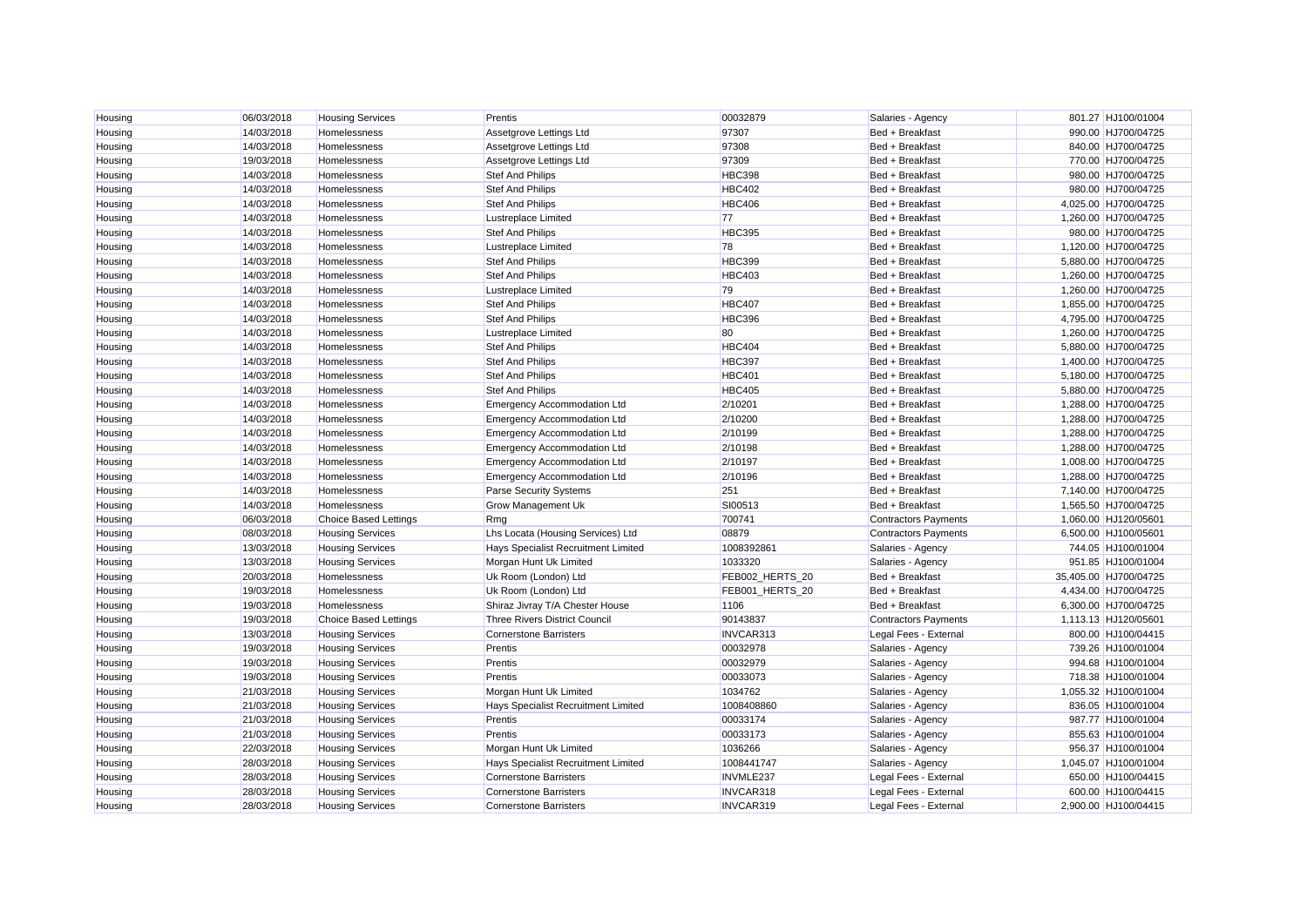| <b>Human Resources</b>             | 20/03/2018 | <b>Human Resources</b>              | Hertfordshire County Council                 | 1802479225           | Salaries - Agency                | 8,370.00 HN500/01001  |
|------------------------------------|------------|-------------------------------------|----------------------------------------------|----------------------|----------------------------------|-----------------------|
| <b>Information Services Unit</b>   | 13/03/2018 | <b>Civic Office Telephones</b>      | Daisy Communications Ltd                     | 7682943              | Telephones- Bt Equipment         | 1,000.99 HN210/04504  |
| <b>Information Services Unit</b>   | 13/03/2018 | <b>Information Digital Services</b> | Atos It Services Uk Ltd (Formally Bull Info) | 5584260916           | Central Infrastructure Renewal   | 31,431.96 HN200/04510 |
| <b>Information Services Unit</b>   | 19/03/2018 | <b>Information Digital Services</b> | Hornbill Service Management Limited          | <b>HSMLI1800037</b>  | Software Licences                | 9,012.84 HN200/04555  |
| <b>Information Services Unit</b>   | 20/03/2018 | <b>Civic Office Telephones</b>      | Daisy Communications Ltd                     | 7770908              | Telephones- Bt Equipment         | 992.41 HN210/04504    |
| <b>Information Services Unit</b>   | 20/03/2018 | <b>Information Digital Services</b> | Internal Systems Limited                     | 16345                | Internet + It Security           | 4,140.00 HN200/04538  |
| <b>Information Services Unit</b>   | 27/03/2018 | <b>Information Digital Services</b> | Qa Ltd                                       | ISL146831            | <b>Training External</b>         | 1,304.60 HN200/01403  |
| <b>Information Services Unit</b>   | 27/03/2018 | <b>Information Digital Services</b> | Qa Ltd                                       | ISL146798            | <b>Training External</b>         | 2.638.90 HN200/01403  |
| Information Services Unit          | 28/03/2018 | <b>Information Digital Services</b> | Atos It Services Uk Ltd (Formally Bull Info) | 5584264418           | It Equipment And Maintenance     | 8,982.00 HN200/04565  |
| <b>Information Services Unit</b>   | 28/03/2018 | <b>Information Digital Services</b> | Internal Systems Limited                     | 44501                | Internet + It Security           | 965.00 HN200/04538    |
| <b>Information Services Unit</b>   | 28/03/2018 | <b>Information Digital Services</b> | Satisnet                                     | 13665                | Internet + It Security           | 3,759.99 HN200/04538  |
| <b>Local Land Charges</b>          | 06/03/2018 | <b>Land Charges</b>                 | Hertfordshire County Council                 | 1802253111           | <b>Hcc Searches</b>              | 1,396.00 HC100/04624  |
| <b>Local Land Charges</b>          | 06/03/2018 | <b>Land Charges</b>                 | <b>Idox Software Ltd</b>                     | 7019540              | <b>Training External</b>         | 950.00 HC100/01403    |
| Local Land Charges                 | 20/03/2018 | <b>Land Charges</b>                 | Hertfordshire County Council                 | 1802478670           | <b>Hcc Searches</b>              | 1,570.00 HC100/04624  |
| Parking                            | 28/02/2018 | <b>Trdc Parking Project</b>         | Macoi Limited                                | 8228                 | Equip + Furn Funded By Rev       | 1,862.00 HH820/04001  |
| Parking                            | 07/03/2018 | <b>Parking Services</b>             | William Lawrence Advertising Ltd             | 41565                | <b>Recruitment Advertising</b>   | 1.941.90 HH800/01501  |
| Parking                            | 13/03/2018 | <b>Parking Services</b>             | Liberty Services (Ar & Rf Reddin) Limited    | 6128020090           | Printing                         | 2,464.00 HH800/04311  |
| Parking                            | 13/03/2018 | <b>Parking Services</b>             | Liberty Services (Ar & Rf Reddin) Limited    | 6128020091           | Printing                         | 718.00 HH800/04311    |
| Parking                            | 14/03/2018 | Cpz Design + Implementation         | William Lawrence Advertising Ltd             | 41567                | Advertising                      | 617.05 HH810/04901    |
| Parking                            | 20/03/2018 | <b>Trdc Parking Project</b>         | <b>Imperial Civil Enforcement Solutions</b>  | 37219                | Equip + Furn Funded By Rev       | 4,182.05 HH820/04001  |
| Parking                            | 20/03/2018 | <b>Trdc Parking Project</b>         | Imperial Civil Enforcement Solutions         | 36960                | Equip + Furn Funded By Rev       | 1,200.00 HH820/04001  |
| Parking                            | 20/03/2018 | <b>Parking Services</b>             | Patrol                                       | 8511                 | National Parking Adjudication    | 665.70 HH800/04064    |
| Parking                            | 20/03/2018 | <b>Parking Services</b>             | Qa Ltd                                       | ICE503697            | <b>Training External</b>         | 823.65 HH800/01403    |
| Parking                            | 21/03/2018 | <b>Trdc Parking Project</b>         | <b>Imperial Civil Enforcement Solutions</b>  | 37018                | Equip + Furn Funded By Rev       | 1.435.00 HH820/04001  |
| Parks And Amenities Manager        | 26/02/2018 | Arboricultural Work-Bushey          | <b>Gristwood And Toms Limited</b>            | 36685                | <b>Contractors Payments</b>      | 2,082.00 HD392/05601  |
| <b>Parks And Amenities Manager</b> | 28/02/2018 | Arboricultural Work-B/Wood          | <b>Gristwood And Toms Limited</b>            | 36785                | <b>Contractors Payments</b>      | 562.50 HD390/05601    |
| Parks And Amenities Manager        | 06/03/2018 | Arboricultural Work-B/Wood          | <b>Gristwood And Toms Limited</b>            | 36786                | <b>Contractors Payments</b>      | 1,030.00 HD390/05601  |
| Parks And Amenities Manager        | 06/03/2018 | Arboricultural Work-B/Wood          | <b>Gristwood And Toms Limited</b>            | 33015                | <b>Contractors Payments</b>      | 1,025.35 HD390/05601  |
| Parks And Amenities Manager        | 14/03/2018 | Allum Ln Cemetery+Closed Gnd        | John O'Conner Grounds Maintenance            | 59480                | <b>Grave Digging</b>             | 1,754.50 HE101/04441  |
| Parks And Amenities Manager        | 14/03/2018 | Arboricultural Work-P/Bar           | Mr Iain Loasby                               | 1240                 | <b>Contractors Payments</b>      | 3,400.00 HD391/05601  |
| Parks And Amenities Manager        | 14/03/2018 | Arboricultural Work-P/Bar           | Mr Iain Loasby                               | 1275                 | <b>Contractors Payments</b>      | 2,845.95 HD391/05601  |
| Parks And Amenities Manager        | 19/03/2018 | Arboricultural Work-Bushey          | <b>Gristwood And Toms Limited</b>            | 36864                | <b>Contractors Payments</b>      | 1,645.00 HD392/05601  |
| Parks And Amenities Manager        | 19/03/2018 | Arboricultural Work-Bushey          | <b>Gristwood And Toms Limited</b>            | 36919                | <b>Contractors Payments</b>      | 1,760.00 HD392/05601  |
| Parks And Amenities Manager        | 19/03/2018 | Arboricultural Work-B/Wood          | <b>Gristwood And Toms Limited</b>            | 36920                | <b>Contractors Payments</b>      | 1,000.00 HD390/05601  |
| <b>Planning Policy</b>             | 28/02/2018 | <b>Local Development Scheme</b>     | Aecom                                        | 28338828             | <b>Consultants Fees</b>          | 2,157.00 HG310/05600  |
| <b>Planning Policy</b>             | 07/03/2018 | <b>Local Development Scheme</b>     | Objective Corporation Uk Limited             | <b>INV:OUK001382</b> | Software Licences                | 9,000.00 HG310/04555  |
| <b>Planning Policy</b>             | 13/03/2018 | <b>Planning Policy</b>              | Hertfordshire County Council                 | 1802202015           | Core Funding                     | 4,000.00 HG300/04709  |
| <b>Planning Policy</b>             | 13/03/2018 | <b>Planning Policy</b>              | <b>Idox Software Ltd</b>                     | 110018               | <b>Planning Computer Systems</b> | 623.40 HG300/04514    |
| <b>Planning Policy</b>             | 13/03/2018 | <b>Planning Policy</b>              | <b>Idox Software Ltd</b>                     | 110021               | <b>Planning Computer Systems</b> | 19,113.44 HG300/04514 |
| <b>Planning Policy</b>             | 13/03/2018 | <b>Planning Policy</b>              | Hertfordshire County Council                 | 1802201782           | <b>Core Funding</b>              | 5,500.00 HG300/04709  |
| <b>Planning Policy</b>             | 27/03/2018 | <b>Area Based Grant</b>             | <b>Ark Consultancy Limited</b>               | 11120                | <b>Consultants Fees</b>          | 1,514.06 HG320/05600  |
| <b>Planning Policy</b>             | 27/03/2018 | <b>Area Based Grant</b>             | <b>Ark Consultancy Limited</b>               | 11124                | <b>Consultants Fees</b>          | 1,035.00 HG320/05600  |
| <b>Planning Policy</b>             | 27/03/2018 | <b>Planning Policy</b>              | Place Services (Essex County Council)        | 1010687269           | Salaries - Agency                | 6,674.83 HG300/01001  |
| <b>Planning Policy</b>             | 27/03/2018 | <b>Planning Policy</b>              | Place Services (Essex County Council)        | 1010682931           | Salaries - Agency                | 1,783.80 HG300/01001  |
| <b>Planning Policy</b>             | 28/03/2018 | <b>Area Based Grant</b>             | <b>Ark Consultancy Limited</b>               | 11200                | <b>Consultants Fees</b>          | 503.70 HG320/05600    |
| <b>Planning Policy</b>             | 28/03/2018 | <b>Planning Policy</b>              | Penna                                        | 567550               | Internal Training + Recruit      | 4,166.68 HG300/01402  |
| <b>Planning Policy</b>             | 28/03/2018 | <b>Planning Policy</b>              | Penna                                        | 567550               | <b>Recruitment Advertising</b>   | 7,166.66 HG300/01501  |
| <b>Print Services</b>              | 07/03/2018 | Design + Print Services             | Neopost Ltd                                  | 92418379             | Maintenance Of Envelope Insert   | 1,806.42 HN900/04073  |
| <b>Print Services</b>              | 06/03/2018 | Design + Print Services             | Elle Media Group Ltd                         | 12978                | <b>Contractors Payments</b>      | 3.815.00 HN900/05601  |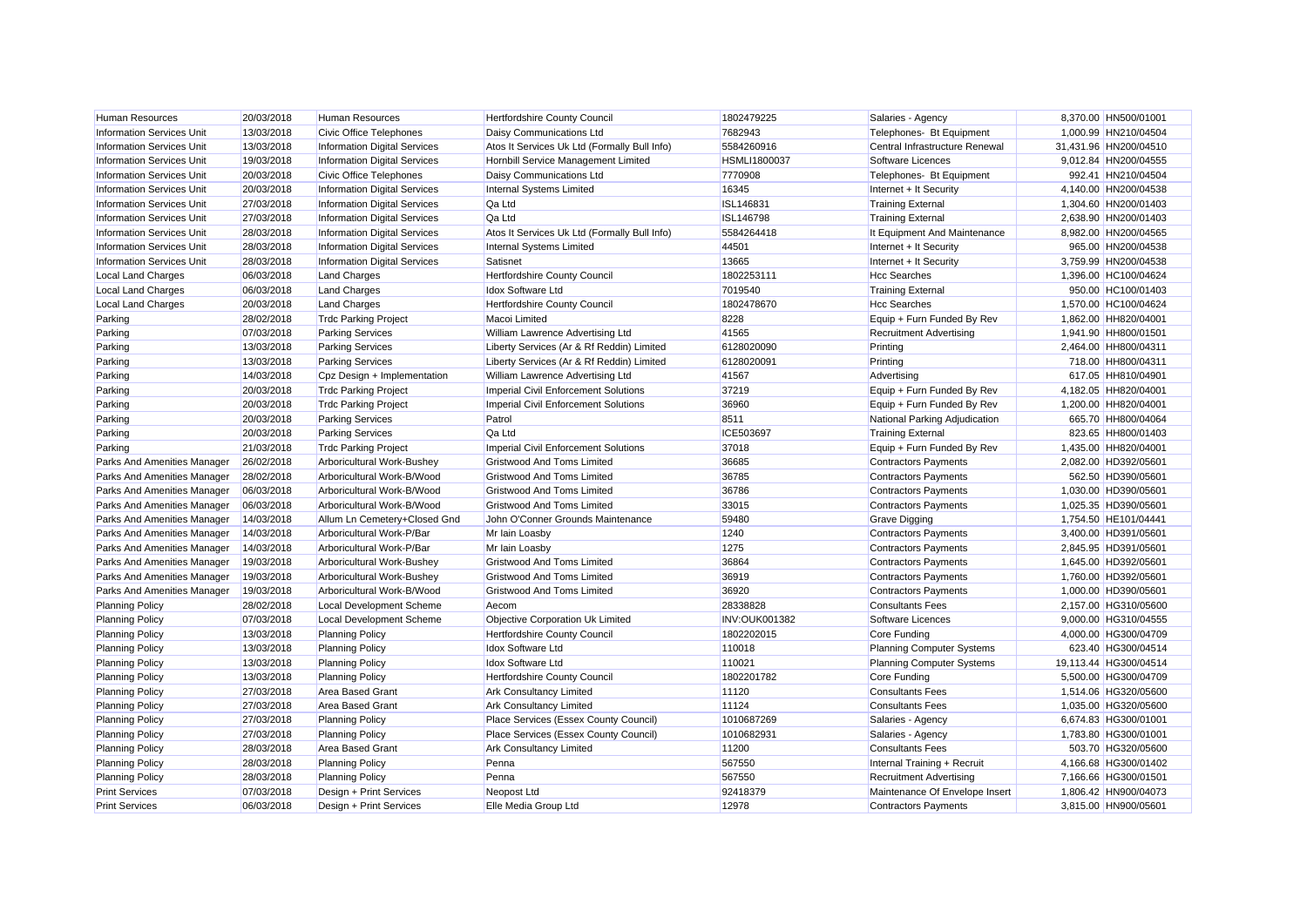| <b>Print Services</b>      | 06/03/2018 | Design + Print Services           | Df One Design                                  | HBC074       | <b>Contractors Payments</b> | 1,883.00 HN900/05601  |  |
|----------------------------|------------|-----------------------------------|------------------------------------------------|--------------|-----------------------------|-----------------------|--|
| <b>Print Services</b>      | 07/03/2018 | Design + Print Services           | <b>Pitney Bowes Ltd</b>                        | 80600005     | <b>Postal Franking</b>      | 4,860.77 HN900/04506  |  |
| <b>Print Services</b>      | 13/03/2018 | Design + Print Services           | Canon Uk Ltd                                   | 9214371      | Photocopying                | 878.53 HN900/04302    |  |
| <b>Print Services</b>      | 21/03/2018 | Design + Print Services           | Hill & Garwood Printing Ltd                    | 136593       | <b>Contractors Payments</b> | 3,945.00 HN900/05601  |  |
| <b>Print Services</b>      | 21/03/2018 | Design + Print Services           | Elliot Baxter & Company Limited                | INV3182046   | Paper                       | 525.00 HN900/04321    |  |
| <b>Print Services</b>      | 22/03/2018 | Design + Print Services           | Canon Uk Ltd                                   | 44086195     | Paper                       | 1,627.40 HN900/04321  |  |
| <b>Print Services</b>      | 22/03/2018 | Design + Print Services           | Pitney Bowes Ltd                               | 80750005     | Postal Franking             | 4,843.12 HN900/04506  |  |
| <b>Print Services</b>      | 22/03/2018 | Design + Print Services           | Hill & Garwood Printing Ltd                    | 136617       | <b>Contractors Payments</b> | 3,256.00 HN900/05601  |  |
| <b>Print Services</b>      | 27/03/2018 | Design + Print Services           | Duplo International Ltd                        | 368929       | Equip + Furn Funded By Rev  | 668.00 HN900/04001    |  |
| Revenues                   | 07/03/2018 | Revenues                          | Badenoch & Clark                               | EX7596/00    | Salaries - Agency           | 578.25 HN160/01004    |  |
| Revenues                   | 06/03/2018 | Revenues                          | Inform Cpi Ltd                                 | AL55796      | <b>Consultants Fees</b>     | 600.00 HN160/05600    |  |
| Revenues                   | 13/03/2018 | Revenues                          | Badenoch & Clark                               | EY8403/00    | Salaries - Agency           | 616.80 HN160/01004    |  |
| Revenues                   | 14/03/2018 | <b>Nndr Collection</b>            | Hm Courts And Tribunal Service (Accounts Only) | 280490       | <b>Court Costs</b>          | 1,767.00 HB600/04418  |  |
| Revenues                   | 19/03/2018 | Revenues                          | Badenoch & Clark                               | FA0485/00    | Salaries - Agency           | 539.70 HN160/01004    |  |
| Revenues                   | 27/03/2018 | Revenues                          | Inform Cpi Ltd                                 | AL55969      | <b>Consultants Fees</b>     | 700.00 HN160/05600    |  |
| Revenues                   | 27/03/2018 | Revenues                          | Badenoch & Clark                               | FB2962/00    | Salaries - Agency           | 616.80 HN160/01004    |  |
| Revenues                   | 28/03/2018 | Revenues                          | Imprimus (Was Stralfors)                       | 120031632    | Equip + Furn Funded By Rev  | 917.10 HN160/04001    |  |
| Sports & Cultural Services | 07/03/2018 | Sports + Youth Development        | St Johns Methodist Church                      | 0843         | <b>Premises Hire</b>        | 528.00 HD256/02201    |  |
| Sports & Cultural Services | 06/03/2018 | <b>Museums</b>                    | Mr M Rollins T/A R Rollins Graphic Design      | EBM1803      | Equip + Furn Funded By Rev  | 2,500.00 HD120/04001  |  |
| Sports & Cultural Services | 06/03/2018 | Sports + Youth Development        | Jumptastic!                                    | 43           | <b>Training External</b>    | 836.00 HD256/01403    |  |
| Sports & Cultural Services | 14/03/2018 | Sports + Youth Development        | <b>High Springers Trampoline Club</b>          | #00103HL-18  | <b>Premises Hire</b>        | 738.00 HD256/02201    |  |
| Sports & Cultural Services | 14/03/2018 | <b>Sports Development</b>         | High Springers Trampoline Club                 | #00102HL-118 | <b>Training External</b>    | 638.00 HD253/01403    |  |
| Sports & Cultural Services | 19/03/2018 | Sports + Youth Development        | Mums Of Steel                                  | 09.03.118.   | <b>Training External</b>    | 1,887.00 HD256/01403  |  |
| Sports & Cultural Services | 19/03/2018 | <b>Youth Services</b>             | <b>Arc Theatre</b>                             | SI-3176      | Miscellaneous Expenses      | 1,500.00 HD250/04940  |  |
| Sports & Cultural Services | 21/03/2018 | Sports + Youth Development        | Mums Of Steel                                  | 09.03.18     | <b>Training External</b>    | 2,240.00 HD256/01403  |  |
| <b>Waste Collection</b>    | 26/02/2018 | <b>Cleansing Services</b>         | <b>First Call Contract Services Ltd</b>        | W006739      | Salaries - Agency           | 727.04 HE900/01004    |  |
| <b>Waste Collection</b>    | 26/02/2018 | <b>Household Waste Collection</b> | First Call Contract Services Ltd               | W006793      | Salaries - Agency           | 769.64 HF100/01004    |  |
| <b>Waste Collection</b>    | 26/02/2018 | <b>Cleansing Services</b>         | <b>Extrastaff Limited</b>                      | 270940       | Salaries - Agency           | 605.95 HE900/01004    |  |
| <b>Waste Collection</b>    | 26/02/2018 | <b>Household Waste Collection</b> | <b>Extrastaff Limited</b>                      | 270940       | Salaries - Agency           | 989.83 HF100/01004    |  |
| <b>Waste Collection</b>    | 26/02/2018 | <b>Household Waste Collection</b> | <b>Extrastaff Limited</b>                      | 270941       | Salaries - Agency           | 1,145.26 HF100/01004  |  |
| <b>Waste Collection</b>    | 26/02/2018 | <b>Cleansing Services</b>         | <b>Cts Recruitment</b>                         | 00325452     | Salaries - Agency           | 754.08 HE900/01004    |  |
| <b>Waste Collection</b>    | 26/02/2018 | <b>Household Waste Collection</b> | <b>Cts Recruitment</b>                         | 00325452     | Salaries - Agency           | 1,359.50 HF100/01004  |  |
| <b>Waste Collection</b>    | 26/02/2018 | <b>Cleansing Services</b>         | Got People Recruitment                         | 00814279     | Salaries - Agency           | 1,269.35 HE900/01004  |  |
| <b>Waste Collection</b>    | 26/02/2018 | <b>Household Waste Collection</b> | Got People Recruitment                         | 00814279     | Salaries - Agency           | 3,013.42 HF100/01004  |  |
| <b>Waste Collection</b>    | 26/02/2018 | <b>Cleansing Services</b>         | Got People Recruitment                         | 00814370     | Salaries - Agency           | 2.136.88 HE900/01004  |  |
| <b>Waste Collection</b>    | 26/02/2018 | Household Waste Collection        | Got People Recruitment                         | 00814370     | Salaries - Agency           | 3,551.33 HF100/01004  |  |
| <b>Waste Collection</b>    | 26/02/2018 | <b>Household Waste Collection</b> | <b>Egbert Taylor</b>                           | INV000009059 | Refuse - Euro Bins          | 13,584.00 HF100/04111 |  |
| <b>Waste Collection</b>    | 28/02/2018 | <b>Household Waste Collection</b> | <b>Egbert Taylor</b>                           | INV000009052 | Equip + Furn Funded By Rev  | 1,008.00 HF100/04001  |  |
| <b>Waste Collection</b>    | 28/02/2018 | <b>Household Waste Collection</b> | Pearce Recycling Group Ltd                     | 213116       | Recycling - Dry Kerbside    | 6,918.30 HF100/05835  |  |
| <b>Waste Collection</b>    | 28/02/2018 | <b>Street Scene Depot</b>         | Npower Ltd                                     | LGU6VH7P     | Electricity                 | 756.55 HF710/02102    |  |
| <b>Waste Collection</b>    | 06/03/2018 | <b>Cleansing Services</b>         | <b>Extrastaff Limited</b>                      | 271640       | Salaries - Agency           | 531.12 HE900/01004    |  |
| <b>Waste Collection</b>    | 06/03/2018 | <b>Household Waste Collection</b> | <b>Extrastaff Limited</b>                      | 271640       | Salaries - Agency           | 802.38 HF100/01004    |  |
| <b>Waste Collection</b>    | 06/03/2018 | <b>Household Waste Collection</b> | <b>Extrastaff Limited</b>                      | 271641       | Salaries - Agency           | 1,248.36 HF100/01004  |  |
| <b>Waste Collection</b>    | 06/03/2018 | <b>Cleansing Services</b>         | <b>Got People Recruitment</b>                  | 00814415     | Salaries - Agency           | 1,266.88 HE900/01004  |  |
| <b>Waste Collection</b>    | 06/03/2018 | <b>Household Waste Collection</b> | <b>Got People Recruitment</b>                  | 00814415     | Salaries - Agency           | 4,720.65 HF100/01004  |  |
| <b>Waste Collection</b>    | 07/03/2018 | <b>Street Scene Depot</b>         | <b>Will'S Gates Ltd</b>                        | 2717         | <b>Building Repairs</b>     | 1,607.64 HF710/02001  |  |
| <b>Waste Collection</b>    | 07/03/2018 | <b>Street Scene Depot</b>         | <b>Cleantec Services Ltd</b>                   | 45476        | Cleaning                    | 558.25 HF710/02601    |  |
| <b>Waste Collection</b>    | 07/03/2018 | <b>Cleansing Services</b>         | Allstar                                        | E2009396387  | <b>Diesel</b>               | 2,366.40 HE900/03021  |  |
| <b>Waste Collection</b>    | 07/03/2018 | <b>Household Waste Collection</b> | Allstar                                        | E2009396387  | <b>Diesel</b>               | 10,008.28 HF100/03021 |  |